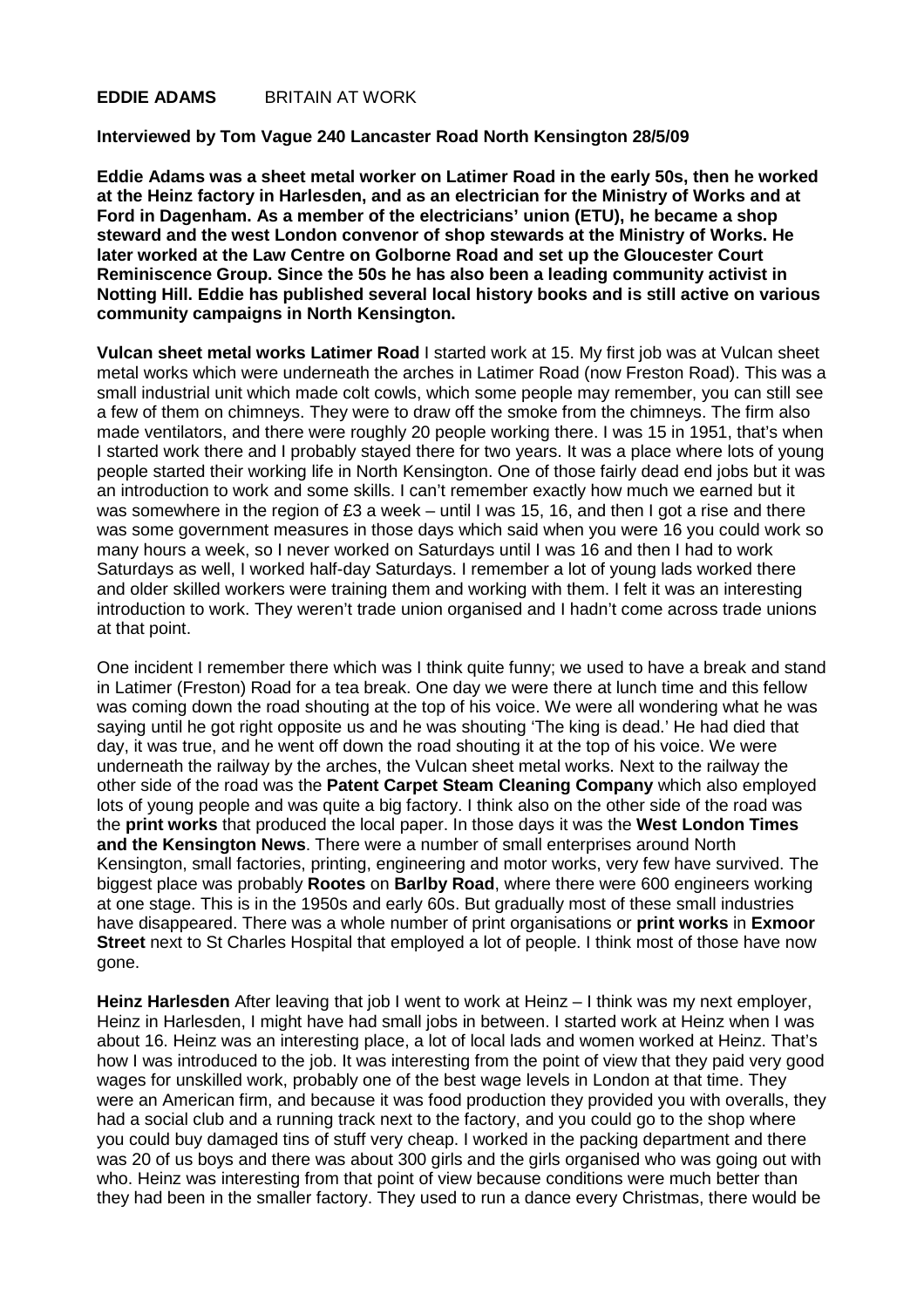a Heinz dance at the Hammersmith Palais that we all used to go to and that was quite entertaining.

The boys that used to work in the packing department, when they got older some of them were offered jobs to be trained as skilled workers, like electricians or engineers, etc. I never stayed there that long, I stayed there a couple of years. I had a lot of friends there, there was a lot of young people, there was a snooker club, it was quite a good employer in that sense. But they were anti-trade union, there was no trade unions there, except I understand amongst the skilled workers like the electricians and engineers who were probably organised. But all the other people were not organised and they frowned upon trade unions. The wages were about £7 a week which doesn't seem a lot but compared with £3 it was quite a good wage, this is 1953, 1954.

I left there and then I did a whole number of jobs locally and I worked in the Channel Islands as a docker for a short spell of time, in general stores in the Channel Islands. I went to the Channel Islands and stayed there for about four months working, I went with a local lad who had been born there. There was plenty of jobs. One of the aspects of that time after the war was there was a shortage of labour and it was easy to get jobs. You could pack a job up on Friday afternoon and have another one to start on Monday morning, it was that easy, and you could usually improve your conditions from one job to the next. I might say that my father was an electrician and I had prior to leaving school worked with him at weekends when he was wiring houses and things of that nature, so I had some idea of the electrical trade and I eventually went into the electrical trade.

Talking about other industries locally there was a firm called **Fred Davis and Sons** and I actually went to school with Fred Davis the grandson and Frieda Davis the granddaughter of the founder of the firm. They had a depot in Roseland Mews and that's where Tesco's store now stands in Portobello Road. They had Roseland coaches which they used to hire out, they were storage and removal people, and they had lorries. I think one of the firms they worked for, they moved stuff around for, was **Ultra Radios** which was a local based firm producing electrical goods (on Latimer/Freston Road), and they were quite big. Fred Davis and Sons eventually moved out of London in the early 1970s, they sold the site to Tesco's who developed the mews – there was originally houses in the mews – into the store they've got now.

**Great Western Railway Paddington** Another job that I worked at earlier on, I was a bag boy for the Great Western Railway based at Paddington Basin, which was an interesting job though another dead end job so to speak for young people. We delivered and collected stuff in the west London area. I remember that used to have a big café where all the workers went to called the Drum underneath the slope which brought the lorries down into the depot, stuff used to come from Bishop's Bridge Road, the bridge as you come down. Now I've noticed that's all gone, it's all been redeveloped, all different offices and that.

**Peter Eaton bookshop Notting Hill Gate** I had worked with my father wiring houses before I left school. At that time at 11 I remember I went with some friends into a bookshop at Notting Hill Gate and I said to the man I'd like to buy a stamp album and he said I haven't got a stamp album but I'll give you a job. And he gave us, me and the others, a job which was basically clearing up and tidying, cleaning up in the shop and stacking up waste and things of that nature. After a few weeks most of them dropped off except two of us, there was Terry Hanrahan and myself and we continued working for him. Eventually Terry packed up and I stayed working for him from when I was 11 till I left school, when I had to pack up because the job I'd got at Vulcan sheet metal works meant I had to work on Saturdays eventually so I packed it up. But it was a very interesting, good job in the sense that it introduced me to reading books and politics – because Peter Eaton, whose shop it was, was a local activist in the Labour party.

I remember in one election I can't remember what year it was he had me leafleting Notting Hill Gate for the Labour party (1951?). His shop was an interesting place because on Saturdays people would accumulate there and political discussions would be going on in the office. I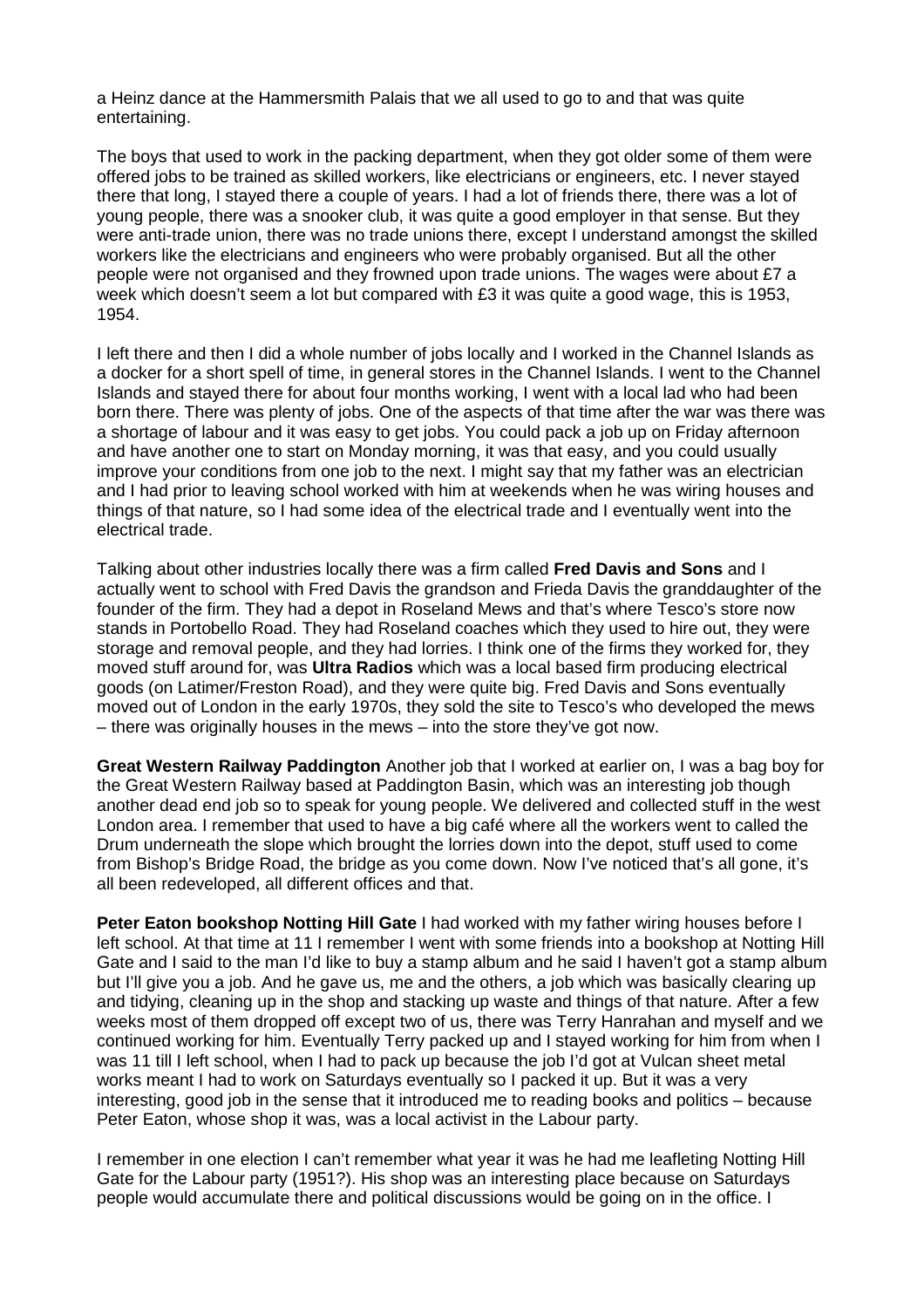remember on one occasion they were all looking at a book and I was working there and I said to them can I look at it because I was curious and they showed it to me and I was taken a back because it was the book about the concentration camps in Germany and Poland. It was photographs of the people who had been killed and it was quite a bit of a shock but I'm glad I actually saw it. I enjoyed working there and it was a good introduction to literature and to people. I was ashamed that I left when I was 15 because of other work. The shop was opposite Campden Hill Road, it's all been redeveloped, it's gone long time ago.

Talking about politics and introduction to politics that was quite an interesting introduction to politics but prior to that my teacher Morri Levitus at Lancaster Road Boys School (now Virgin Active gym), I always remember that when they used to send his tea down from the canteen somebody used to stick red stars on it. I found out that Morri Levitus used to do public meetings in Hammersmith and he was a member of the Communist party. I thought he was a very good teacher because he introduced us – a lot of roughnecks like we were – to poetry and reading. Before he had become a teacher he had been a plumber and I think he had been trained in the period just at the end of the war when they trained a lot of people to become teachers from the armed forces.

**Electrician**/**Ministry of Works and Pensions/Royal Hospital Chelsea** When I was working as an electrician I worked in a lot of different places. I worked for the Ministry of Works and Pensions and I worked at the Royal Hospital Chelsea in 1960, I was elected the ETU shop steward there and eventually I became the convenor of shop stewards for the whole of the west London area of the Ministry of Works. That was an interesting job. The Royal Hospital Chelsea was run as a military establishment, everybody saluted one another and called them by their rank. Once a year they would have this celebration for the founding of the hospital and they would parade all the inmates and if they couldn't walk they would carry them out and put them on seats around the parade ground. Somebody, a notable person, would come and would be the guest of honour, one of the years I was there the Queen came. The inmates used to complain because they didn't really want to go out but they had to.

**Hythe House/Admiralty Building** Working for the Ministry of Works, it came under the Whitley Council agreements, on the trade union side we used to have to meet with the management and we had these councils to discuss things that affected the job. I remember at one stage they were trying to force us to have certain conditions and I led a walk out at Whitley House of trade union representatives. The Whitley trade unions had a very strong organisation and we used to negotiate and try and improve conditions. As convenor of the shop stewards I was given working time leave. Our depots stretched all over west London and it would take me the best part of a morning and part of the afternoon to travel round to see all the members, mainly maintenance workers, in different parts of west London; like Hythe House in Shepherd's Bush Road was one of our buildings. The Admiralty Building down by Earl's Court, which was like a three cornered hat, was one of our buildings. I remember when I worked there I used to wear my Young Communist League badge. When I went in there – because it was the Polaris headquarters – I used to put it in my pocket but no one ever challenged me and I was only in there representing our members, I wasn't in there after any secrets that I could sell or anything. That was quite an interesting job for a while and while I was there conditions were changing. The Ministry were trying to bring in all different systems of working which were eroding the conditions and we had lots of battles against that but eventually the conditions were changed an awful lot, a lot to our advantage.

**Ford Dagenham/ETU** Then I worked in contracting, the nature of contracting is that you go to the job and then eventually as the job runs down and gets finished, if there's a lot of you employed on the job, they then lay off some of you and some would go on to another job of theirs but some workers would be laid off. For instance, when I worked at Ford's there were something like 300 electricians working at building the Briggs motor body works which was part of the Ford's complex. And of course when you got to the end of that job they were laying off electricians in batches of 50 because the work was dwindling. I went to work at Ford's and we were building the Briggs motor body works and the electricians had their own sort of enclosure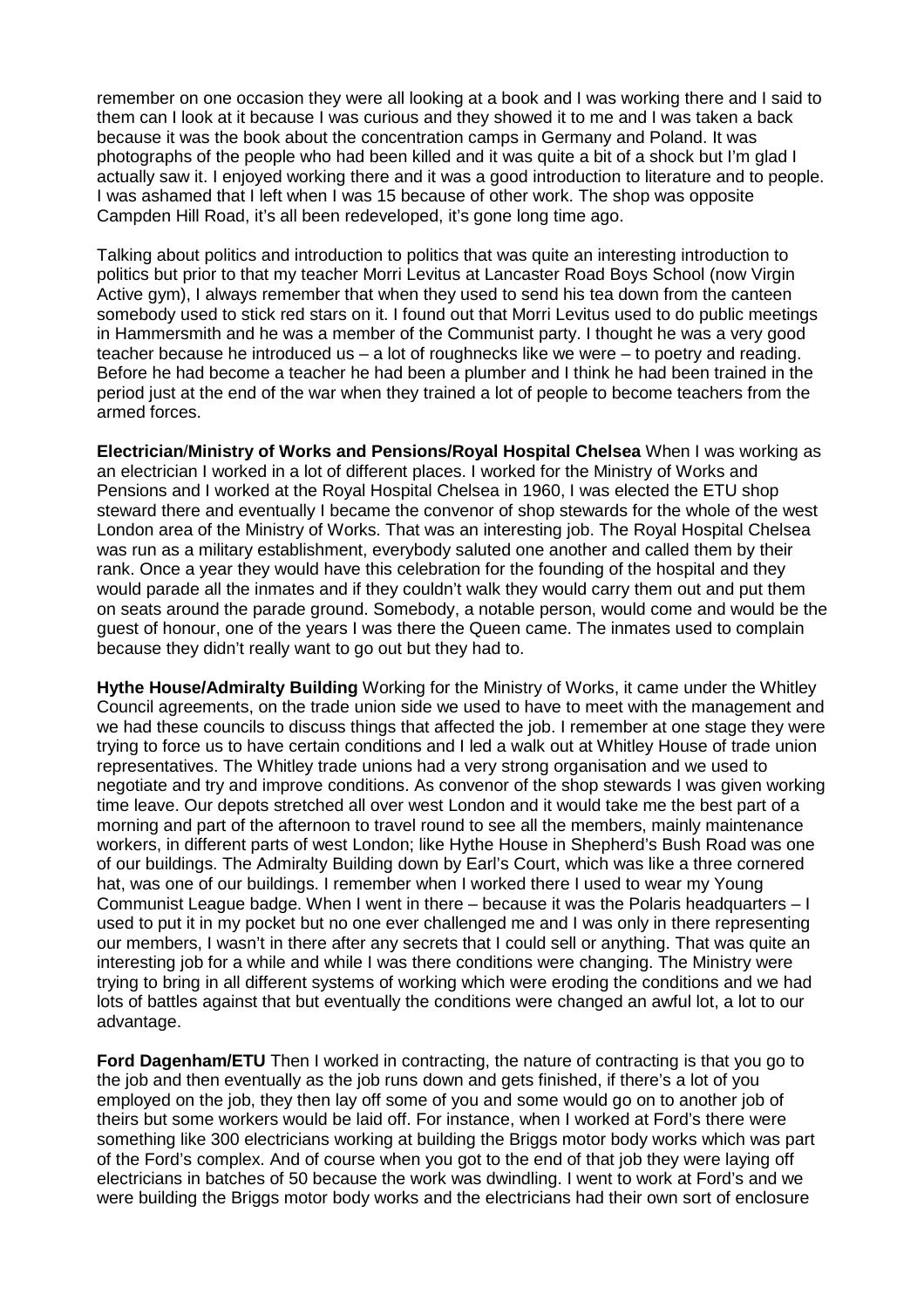where there was about 300 of us working, we had our own canteen and stores and we used to have our meetings. It was all trade union, the ETU at that time, we used to have regular trade union meetings probably about once a week and I remember at that stage I was becoming more political. The shop at Dagenham I think it would be fair enough to say was run by the Communist party, all the main stewards and the convenor were Communist party members. And I found myself agreeing with them more and more and voting with the resolutions they put forward. I was approached to join the Communist party but I declined, I said I wanted to think more about it and I didn't join at that stage.

But while I was there I was working with another electrician and we were talking and he mentioned the World Youth Festival. He said there was the World Youth Festival coming up in Vienna in 1959 and that he'd been to the previous festival but he wasn't going this time because he'd just got married and he said would I like to go and so he gave me the material and I spoke to another friend called Tony Jones and we went to our ETU branch, Electrical Trade Union branch, which used to meet at the William IV just opposite Kensal Green Cemetery in Harrow Road. The branch there supported us to go to the World Youth Festival, they never gave us any money but they supported us to go to it. That was a very interesting experience. We went by train to Vienna, I remember going up on the big wheel which Orson Welles went up on and looked down on the people and said they looked like ants. There were 17,000 young people there from all round the world. All the big socialist countries sent some of their best actors and performers and had big pavilions. I must say the British delegation was much smaller, you spent your time visiting other delegations, taking part in the activities they put on.

I remember going to the stadium and watching Vladimir Kutz the Russian runner. I also remember visiting the American delegation and Paul Robeson Junior was there. There was two delegations from America, one of them was CIA sponsored and there was terrific rows going on between the two delegations. I think the CIA sponsored one was attempting to disrupt what was going on. The 1959 festival was the first one held outside of what we called the socialist countries and there was an anti-festival also going on as well in Vienna organised by people opposed to the festival and they were putting on their own events and trying to get people to go to them rather than the official events. A lot of them were countries sponsored by the US, there were Christian organisations and far-right organisations involved in that but it didn't have much effect, it wasn't disrupted. I think it was very successful, I learnt a lot there and when I came back to Britain I took a decision and I joined the Young Communist League and that was part of my experiences there that I done that.

**Rushley Phipps/Third Tactical US Officers' Mess** I'd finished at Ford's by then. The Ford's job was coming to an end before I went to Vienna and I got laid off in one of the groups laid off towards the end. We all understood that as the job ended we would lose the job because there was so many of us. A few went on to other jobs that that firm still had. I was working for a firm called Rushley Phipps which was an electrical contracting firm, I wasn't actually working for Ford's, they had a contract with Ford's to build the motor body works, and I was then generally working in general electrical contracting. I remember working at all sorts of places, too many to mention. One thing that sticks in my mind and I think I was probably working there before I went to Ford's, I worked at the Third Tactical US Officers' Mess at Lancaster Gate and we were rewiring there. It was at the time when the Soviets put the Sputniks into space, so it must have been '56 or '57, before I went to Ford's, and I remember we took the opportunity to really have a go at the Americans there. There were a lot of young people there, we were pulling their leg saying the Russians had got the Sputniks up, what are you doing? They're beating you sort of thing and they took that very badly. All their meals were made up and put in a freezer, they were all pre-packed meals, they'd bring them out the freezer and heat them up which was a thing I hadn't come across prior to that.

**Ministry of Works/Hythe House** So that was up to the end of the 1960s really, I was working in contracting and had a lot of different jobs. Towards the end of the 1960s I went back again to work for the Ministry of Works and I worked at Hythe House which was in Shepherd's Bush Road which local people knew as the Labour Exchange. Once again I was elected a shop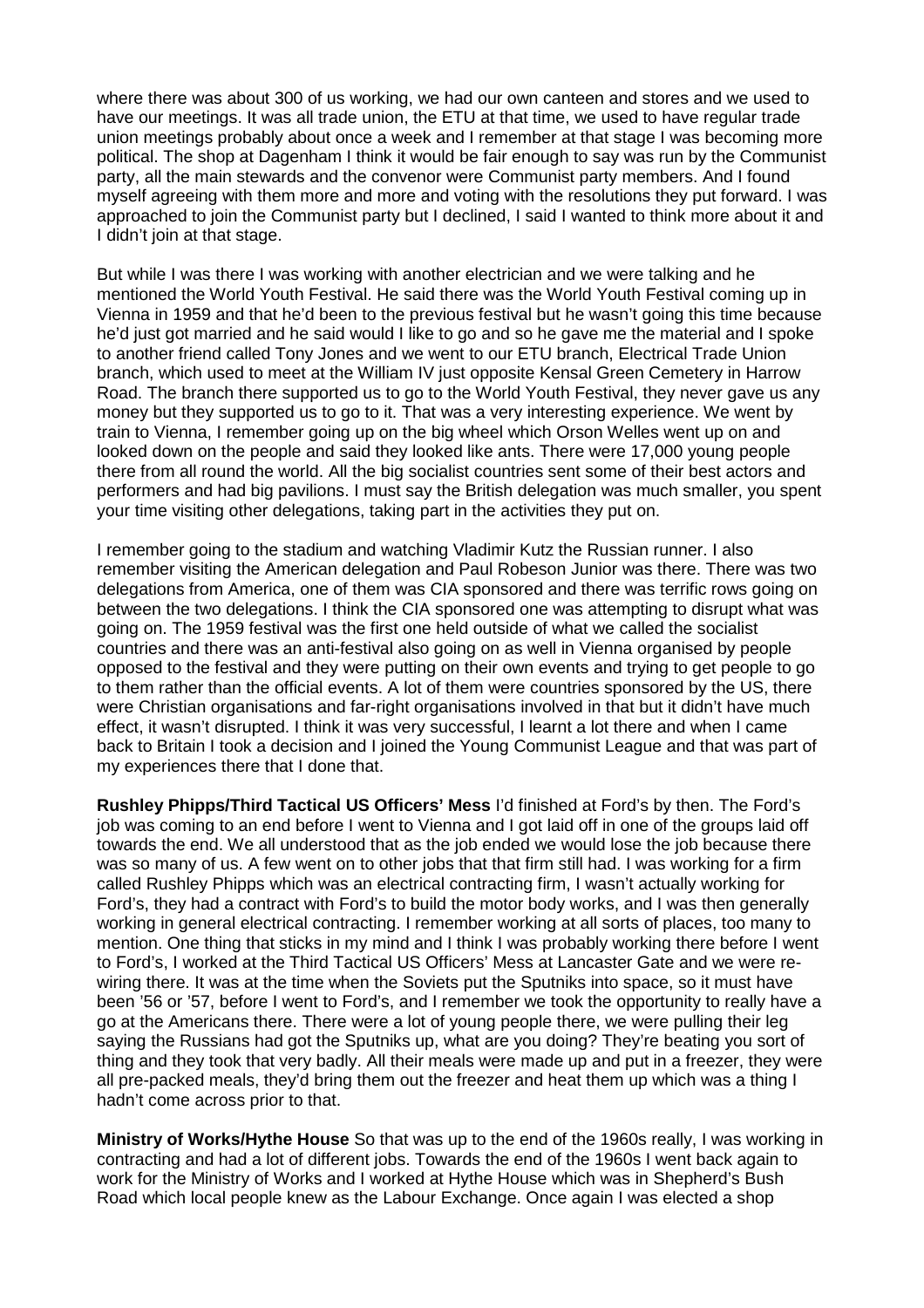steward and I acted as a convenor of shop stewards for some time there. That was an electrical maintenance job and we had a depot which stretched over west London and I used to have to go round and look after the members' interests during that time. I worked there up to about 1974 when my wife and I decided we were going to adopt a child. My wages wasn't as good as my wife's wages so we decided that I would stay at home and bring the child up and she would carry on working. So we adopted Rosie in 1974 and I stayed at home for the next few years bringing her up. Then towards 1979, Rosie was then about five years old and going to school and our other child was going to school, I started to look for employment again.

**North Kensington Law Centre/Gloucester Court Reminiscence Group** For a short while I worked as an electrician, I done a few jobs, not many, working for myself, doing private houses and that and then this job came up at the North Kensington Law Centre. I went to be interviewed for that and I needed a part-time job rather than full time and so did Susie Parsons, so we job shared, we got a job at the Law Centre and we shared the job, we done half a week each, and also in the other half we looked after one another's children, I looked after her child and she looked after mine. It was quite an interesting period because we were some of the first job sharers and we were featured in a number of programmes on television and magazines about job sharing. I stayed at the Law Centre as a part-time worker for about 16 to 18 years until I retired in '96. Because I was a part-time worker there during that period I was able to develop my interest in local history and eventually I was asked to run an exhibition on the wartime in 1989, which was the  $50<sup>th</sup>$  anniversary of the start of the war, and that was held at the Tabernacle. To achieve that I had to run a reminiscence group for about five or six weeks, I contacted and got together a number of people I knew locally and once that was finished I was asked if I wanted to continue doing that, so I did and I worked for ILEA – the Inner London Education Authority – and I ran the Gloucester Court Reminiscence Group for the next 15 years. We produced a whole number of exhibitions and booklets on the locality during that time. So I was actually working on two jobs, for the Law Centre and working for the college, the Kensington and Chelsea College. I retired from the Law Centre in '96 but I went on to work for another seven years doing the local history, well I'm still doing it but not getting paid.

**Young Communist League/Notting Hill People's Association** I'd been active in North Kensington since about 1955 when I joined the Electrical Trade Union and I remember one of the first things we discussed there was a resolution to the local trades council relating to putting up traffic lights at certain places to make the streets safer. I was active in the trade union as a shop steward but I was always active in the locality from the 50s onwards. I was involved, and I've still got all the documents, from when we first attempted to get Powis Square opened. What happened is that somebody brought our attention to a small article in the Times which said about Powis Square being developed and we took this up. They were looking for reasons to try and develop it. At that time Powis Square was owned by an individual and all it had on it  $-$  it was growing wild – it had a goat, just a goat who used to wander round who belonged obviously to the owner. We had started a campaign locally, collecting signatures of local people to ask the Council to take the square over for the local community. We ran a number of campaigns around that, the Young Communist League, but we failed actually to move the Council, they refused. Then other groups came along as well and in the mid 60s a thing was formed called the People's Association which I was at the inaugural meeting of, which was in All Saints church hall, it was 1965 I think it started.

The People's Association was like a rainbow organisation, it covered a lot of political ideas and non-political ideas and brought these people together. They then started agitation to get the square open. That was not going anywhere but what happened eventually was there was an organisation called the Vietnam Solidarity Campaign, people belonging to that organised a march from Portobello Road up to the square. In the People's Association we were going to have a sit-in on the square, it was all locked up and we went round and changed all the padlocks on the gates of the square. But we weren't aware that we had a police spy amongst our group and the next day we went round there and all the padlocks had been changed back again and we realised that somebody was tipping off the police to what was going on. But then this march came up from Portobello Road and they were angrily pushing the fence. What no one realised at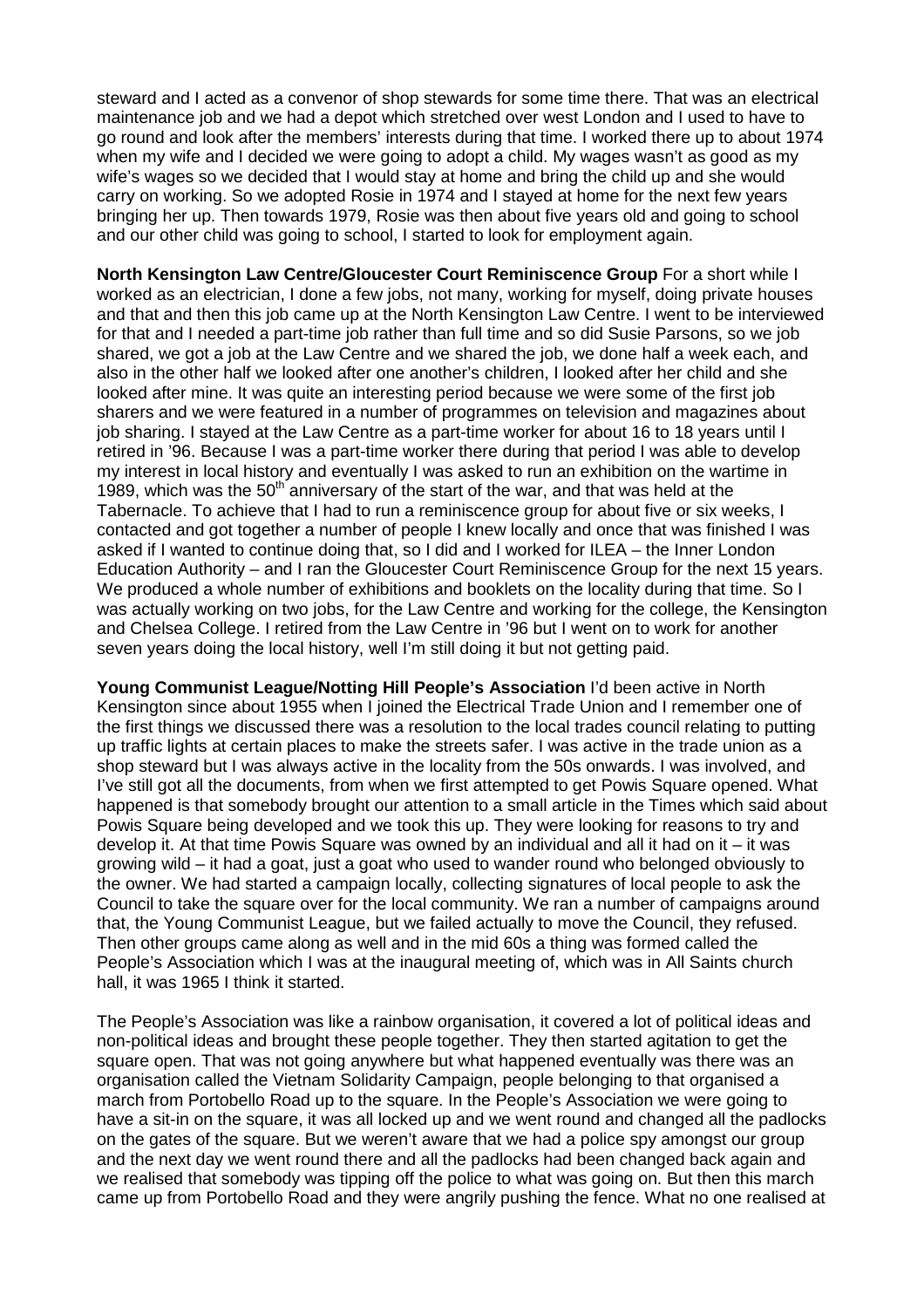the time was all the steel bars in the fence had all rusted away and as they started pushing it all of a sudden the fence collapsed. What happened then, the police couldn't do anything because the people just moved on to the square, they couldn't do anything about it. That left the local Tory Council in a quandary as to what to do about it and they then decided they would purchase Powis Square.

But we had quite a lot of battles after then because they purchased it and then they wanted to just asphalt it all over and we said no, we don't want it just asphalted. What happened, they were saying they hadn't got any money etc, so what we done we went down to South Kensington and we picked out one of the squares in South Kensington and researched how much money they were spending on the square in South Kensington and we said to them you're spending all this money on this square, why are you treating us differently, why won't you spend this money on Powis Square, and they eventually collapsed and then they did spend money on it but even then they started to asphalt a bit of it at the top end there, and they went to cut the trees down so we called an emergency and everybody stood round the trees so they couldn't cut them down. There were lots of small battles about it but eventually we got Powis Square and we had the same campaign around Colville Square and they took over Colville Square as well. The one in between they didn't because what happened was the top half of Colville Square which is the other gardens the people who owned that block of flats reversed the entrances so that the entrances were through the square rather than in the road and they stopped it being taken over.

**Seamen's strike Portobello street meeting** I also used to speak on street corners, on Blenheim Crescent, on a number of roads that run into Portobello Road, we used to do often weekly meetings which would tackle these subjects. I remember speaking during the seamen's dispute, we were supporting the seamen and while we were there some seamen came along and they were pleased that we were doing that. But during that, as I was speaking, I remember this fellow was standing next to the platform and he kept saying to me are you a communist? I said yes I was and before I knew what had happened he had hit me and knocked me off the platform on to the ground and I got up and fought back. Then the crowd that was quite big blossomed out into over 200 people, on that corner of Blenheim Crescent and Portobello Road. The seamen disappeared and the next minute there was a policeman there and he arrested me. The person who hit me disappeared in the crowd and I was arrested by the police and taken to Notting Hill Gate police station. Eventually they charged me with causing an obstruction or something and I was bailed to appear at court. So I defended myself in court and I explained to the judge that I had been speaking and this fellow had attacked me and the judge gave me a conditional discharge. So in a sense I think I won the matter, but the inside of my mouth was lacerated and quite badly damaged from where this person hit me. During this thing we had a bucket on the floor and we were collecting money for the seamen which we sent off to them. It was one of the biggest meetings we'd had, soon as there was a problem lots of people were interested.

**ETU meetings at the William IV Harrow Road** The William IV meetings of the ETU were quite sizeable meetings and at one stage a number of us who were what you would term as left wing decided we would like to run for office in the branch. At that time the branch was run by a group that was called Catholic Action. Anyway we decided that at every meeting that we had progressive motions that we put forward had always been carried by overwhelming majorities. But we got to the night when they were going to elect a new committee and a number of us were running for the committee and when we got there it was a tremendous surprise because the whole hall was full of people, it was about three times the normal number of people. And just after the elections were over hands were going up and people were going Mr Chairman I've got to leave to catch my train to Kent and places like that. All these people lived miles away but were still on the books of the branch, so I think we learned a lesson there about tactics. The unfortunate thing was, people didn't know much about Catholic Action but Byrne who was a leading figure in the union, once the left were defeated, his name was printed and next to it was printed the Knight of St Gregory, which is a Catholic title, and they were quite active within the trade union.